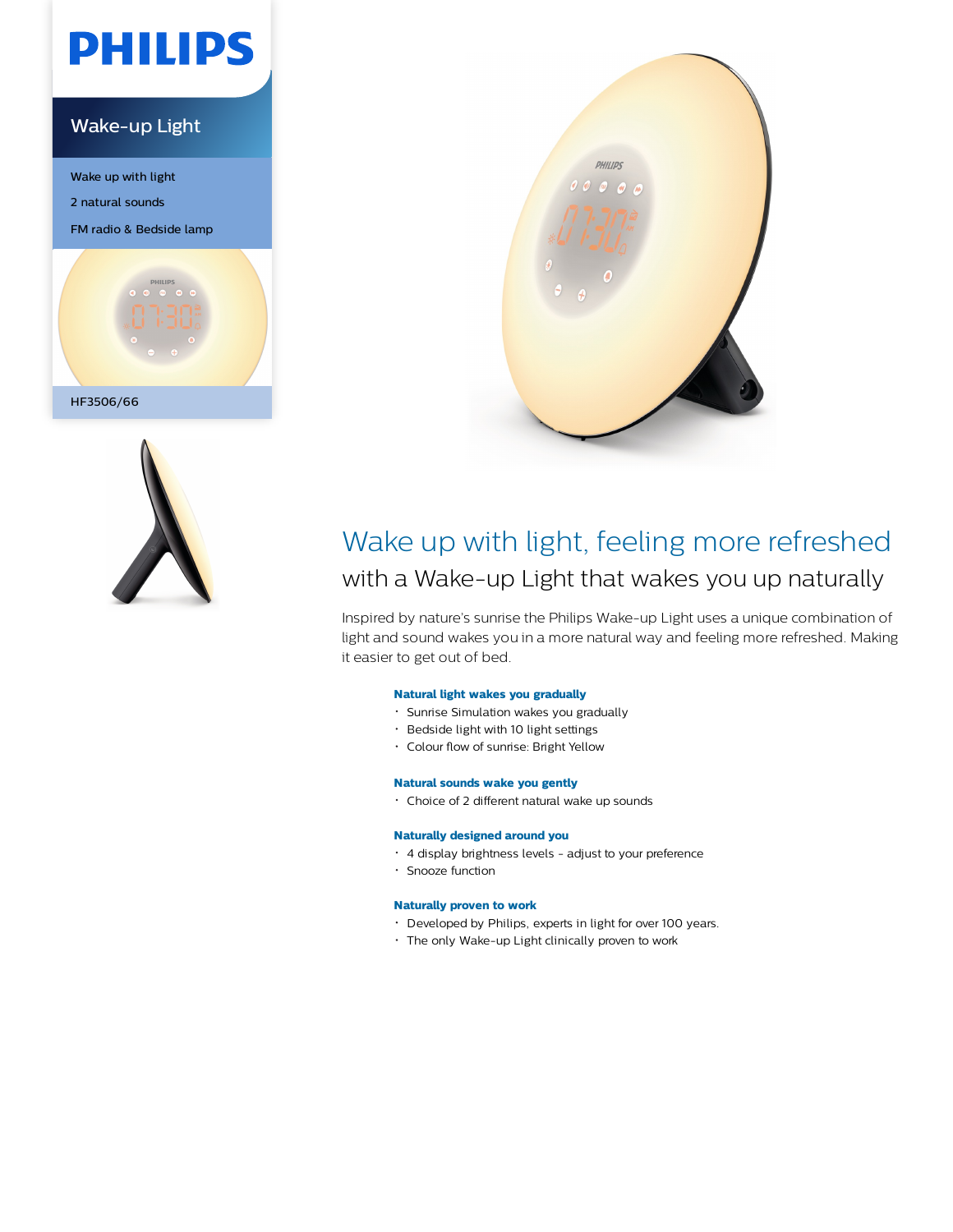# **Highlights**

#### **Developed by Philips**



Philips was founded over a 100 years ago as a company that produced and sold lightbulbs. Over 100 years Philips grew into a global company that brings innovation in lots of different areas. To this day lighting still is the soul of Philips. The Wake-up Light is proud to continue its heritage by building on years of knowlegde and expertise of the world's most well know lighting expert.

#### **Proven by scientists**



At this moment in time the Philips wake-up light is the only one scientifically proven to work. In order to make the Wake-up Light the best possible product it can be in genuinely waking you up naturally and energized we have done a lot of clinical research. This reseach was conducted by independent science facilities to study and prove the effects of the wake-up light on the overall wake up experience. This way we have proven, among other things, that the Philips Wake-up Light

not only wakes you more naturally, but also more energized and that it improves your mood in the morning.

#### **Sunrise Simulation**



Inspired by nature's sunrise, light gradually increases within 30 minutes until your room is filled with bright yellow light. This process of changing an increasing light stimulates your body to wake up naturally. By the time light has filled the room your chosen natural sound completes the wake up experience, leaving you ready for the day ahead.

#### **2 natural sounds**



At your set wake up time a natural sound will play to complete the wake up experience and ensure you are awake. The selected sound gradually increases in volume to your selected level within one and a half minute. There are two natural bird sounds you can choose from.

#### **Bedside Light**



The sensitivity to light differs per person. In general, when using a higher light intensity a person needs less time to become fully awake. The 10 light intensities of the Wake-up light can be personalized and even be set up to 200 lux.

#### **Light; Yellow (1)**

The light of the sunrise simulation moves from Yellow to bright Yellow.

#### **Snooze function**



The sound stops when you tap the top of the product. After 9 minutes the sound will gently start playing again.

#### **4 display brightness levels**



The brightness of the display can change from high-medium-low-very low-none.